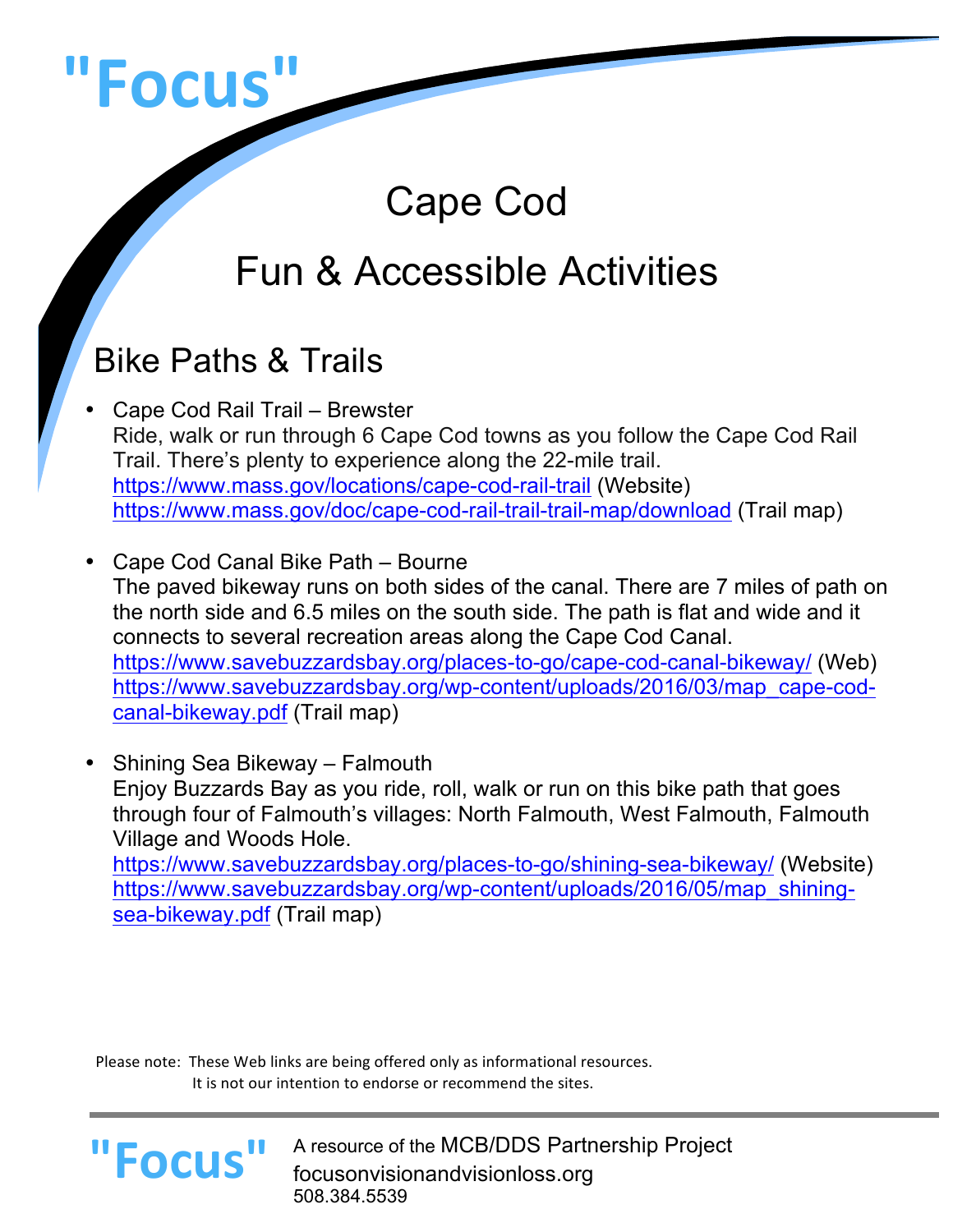## Bike Paths & Trails (continued)

- Nickerson State Park Bike Trails Brewster A 1,900-acre State Park located in Brewster, MA on Cape Cod. An 8-mile bike path connects you to the 22-mile Cape Cod Rail Trail, a paved trail through 6 Cape Cod towns. Nickerson also has plenty of wooded trails and ponds to explore, and it also offers more than 400 campsites. https://www.mass.gov/locations/nickerson-state-park (Website) https://www.mass.gov/doc/nickerson-state-park-trail-map/download (Trail map)
- Bike Trails Cape Cod National Seashore The federally designated Seashore, a large piece of land on the Outer Cape, has three main paved bike trails. https://www.nps.gov/caco/index.htm (Website) https://www.nps.gov/caco/planyourvisit/upload/Final2008bikerevise.pdf (Trail map)
	- o Nauset Marsh Trail Eastham https://www.nps.gov/caco/planyourvisit/nauset-marsh-trail.htm
	- $\circ$  Head of the Meadow Truro https://www.nps.gov/caco/planyourvisit/hombiketrail.htm
	- o Province Lands Trail Provincetown https://www.nps.gov/caco/planyourvisit/province-lands-bike-trail.htm

# Cape Cod Beaches

Accessing the beautiful beaches of Cape Cod can be challenging for some individuals who may have mobility issues. For individuals who use wheelchairs or who have trouble walking the uneven surfaces of the sand, and the steep cliffs, here is a list of the most handicapped accessible beaches and their amenities.

Keep in mind that generally lifeguards are only on duty and restrooms/snack bars open from Memorial Day to Labor Day. Lifeguards usually need to be contacted to use the Mobi-chairs:

• **Veterans Park Beach**: Ocean Street, Hyannis, 508-790-9885; lifeguards; handicapped-accessible restrooms/bathhouse; snack bar; picnic area; Mobichairs.

Please note: These Web links are being offered only as informational resources. It is not our intention to endorse or recommend the sites.

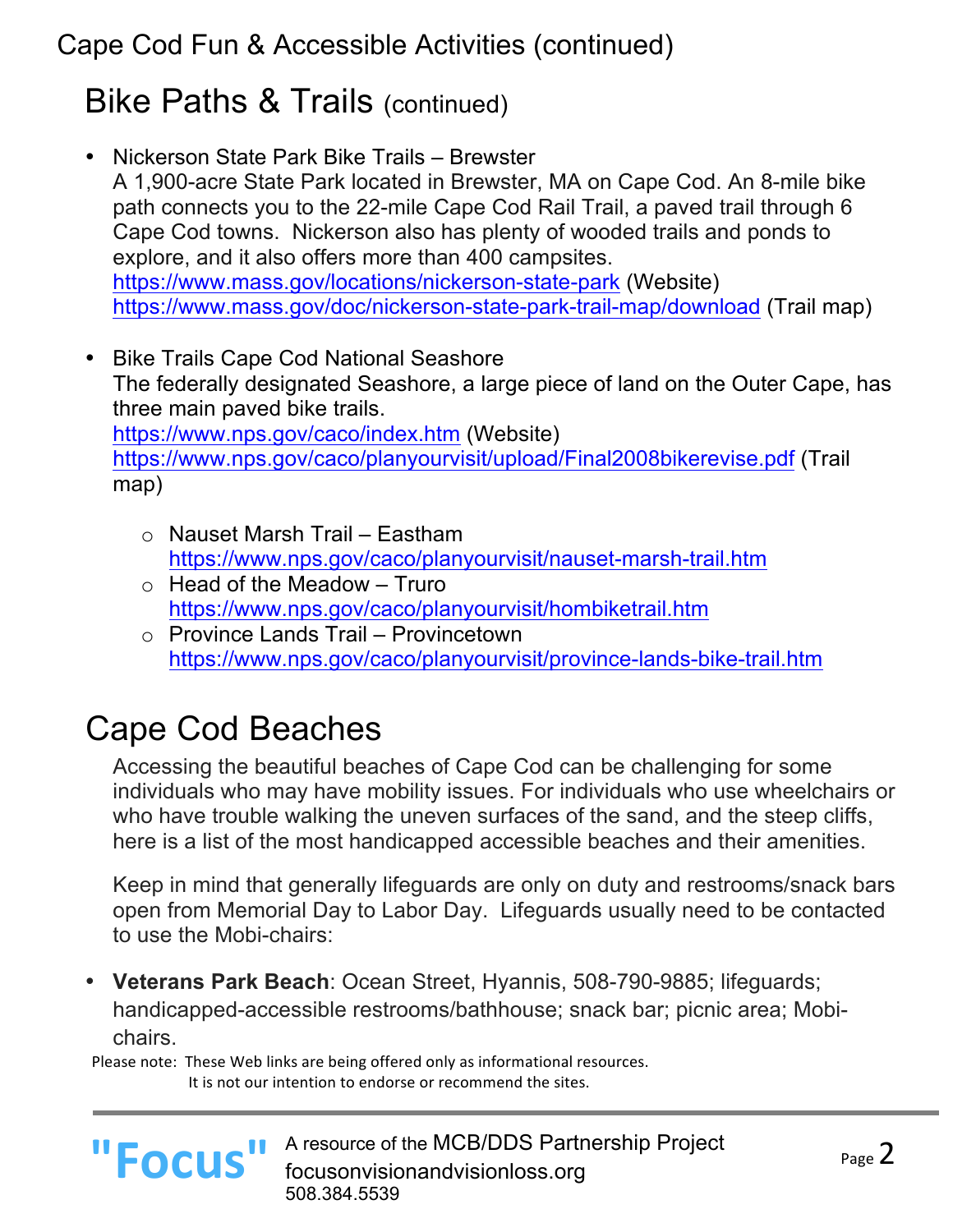## Cape Cod Beaches (continued)

- **Kalmus Beach**: At the end of Ocean Street in Hyannis, 508-790-9884; wooden boardwalk; lifeguards; handicapped-accessible restrooms/shower facilities; snack bar; Mobi chairs.
- **Sandy Neck Beach**: Sandy Neck Road, West Barnstable, 508-362-8300; lifeguards; handicapped-accessible restrooms; snack bar; wheelchair access; Mobi-chair and beach wheelchair available, please call 508-362-8300 to reserve.
- **Craigville Beach**: Craigville Beach Road in Centerville; lifeguards; handicappedaccessible restrooms/shower facilities; snack bars across the street; Mobi-chairs.
- **Smugglers (Bass River) Beach**: South Shore Drive, Yarmouth, 508-398-2231; lifeguards; handicapped-accessible restrooms; wheelchair accessible; snack bar; Mobi-chair and beach wheelchair available, please call ext. 1520 to reserve.
- **Sea Gull Beach**: South Shore Drive, Yarmouth, 508-398-2231; deck to the beach; large parking area; lifeguards; handicapped-accessible restrooms/showers; sand dunes; snack bar; Mobi- chair and beach wheelchair available, please call ext. 1520 to reserve.
- **Beachwood (Parkers River) Beach**: South Shore Drive, Yarmouth, 508-398- 223; handicapped-accessible restrooms/showers; snack bar; pavilion; Mobi-chair and beach wheelchair available, please call ext. 1520 to reserve.
- **West Dennis Beach**: Off Lighthouse Inn Road, West Dennis, 508-760-6159; lifeguards; handicapped-accessible restrooms; snack bar, wheelchair accessible ramps; Mobi-chair available, please call 508-760-6240 to reserve.
- **Old Silver Beach**: Off Route 28A and Quaker Road, North Falmouth, 508-548- 8623; lifeguards; handicap restrooms/bathhouse; food; ramp to the beach; Mobichair and beach wheelchair available, please call to reserve.

Please note: These Web links are being offered only as informational resources. It is not our intention to endorse or recommend the sites.

**"Focus"**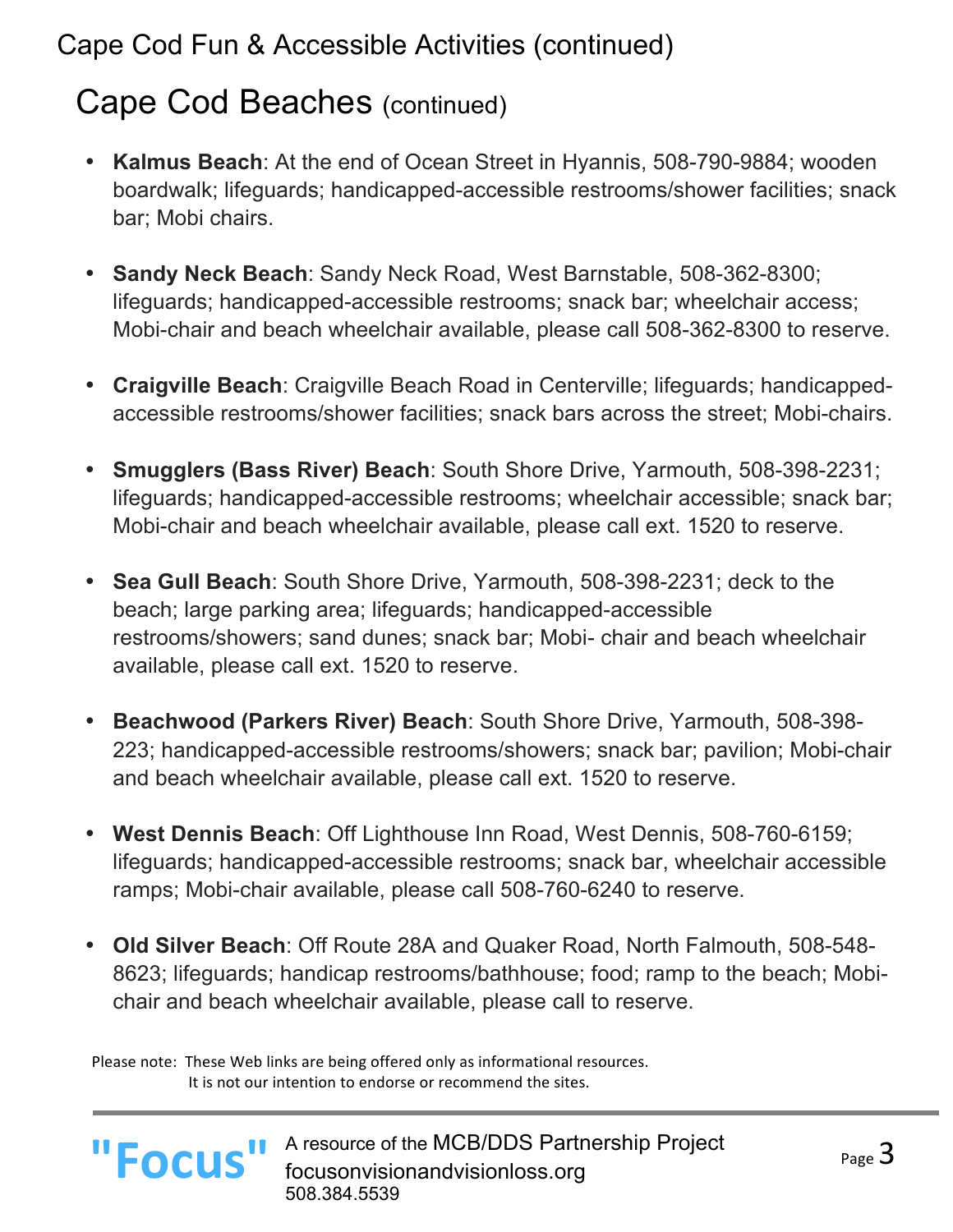## Cape Cod Beaches (continued)

- **Surf Drive Beach**: Surf Drive, off Main and Shore streets, Falmouth, 508-548- 8623; lifeguards; handicapped-accessible restrooms/bathhouse; food; Mobi-mat to the beach; Mobi-chair and beach wheelchairs available, please call to reserve.
- **Menauhant Beach**: Menauhant Road, East Falmouth 508-548-8623; lifeguards; handicapped-accessible portable toilets/bathhouse; snack bar; Mobi-mat to beach; Mobi-chairs and beach wheelchairs available, please call to reserve.
- **Cape Cod National Seashore**: Coast Guard Beach in Eastham and Herring Cove Beach in Provincetown, 508-771-2144; paved parking lot; handicappedaccessible restrooms/changing rooms/showers; lifeguards; Mobi-chair and beach wheelchair accessible. Note if you need to reserve a Mobi-chair before June, call 508-255-6751 for Coast Guard Beach, call 508-255-2100 for Herring Cove. After July  $1<sup>st</sup>$ , please see the lifeguards at the beaches.
- **Nauset Light Beach (Cape Cod National Seashore)**: Ocean View Drive, Eastham, 508-771-2144; lifeguards; handicapped-accessible restrooms; wheelchair accessible.
- **Skaket Beach**: Skaket Beach Road, Orleans, 508-240-3775; lifeguards; handicapped-accessible restrooms; food; wheelchair accessible; Mobi-chair and beach wheelchair available on site, first come first serve.

Please note: These Web links are being offered only as informational resources. It is not our intention to endorse or recommend the sites.

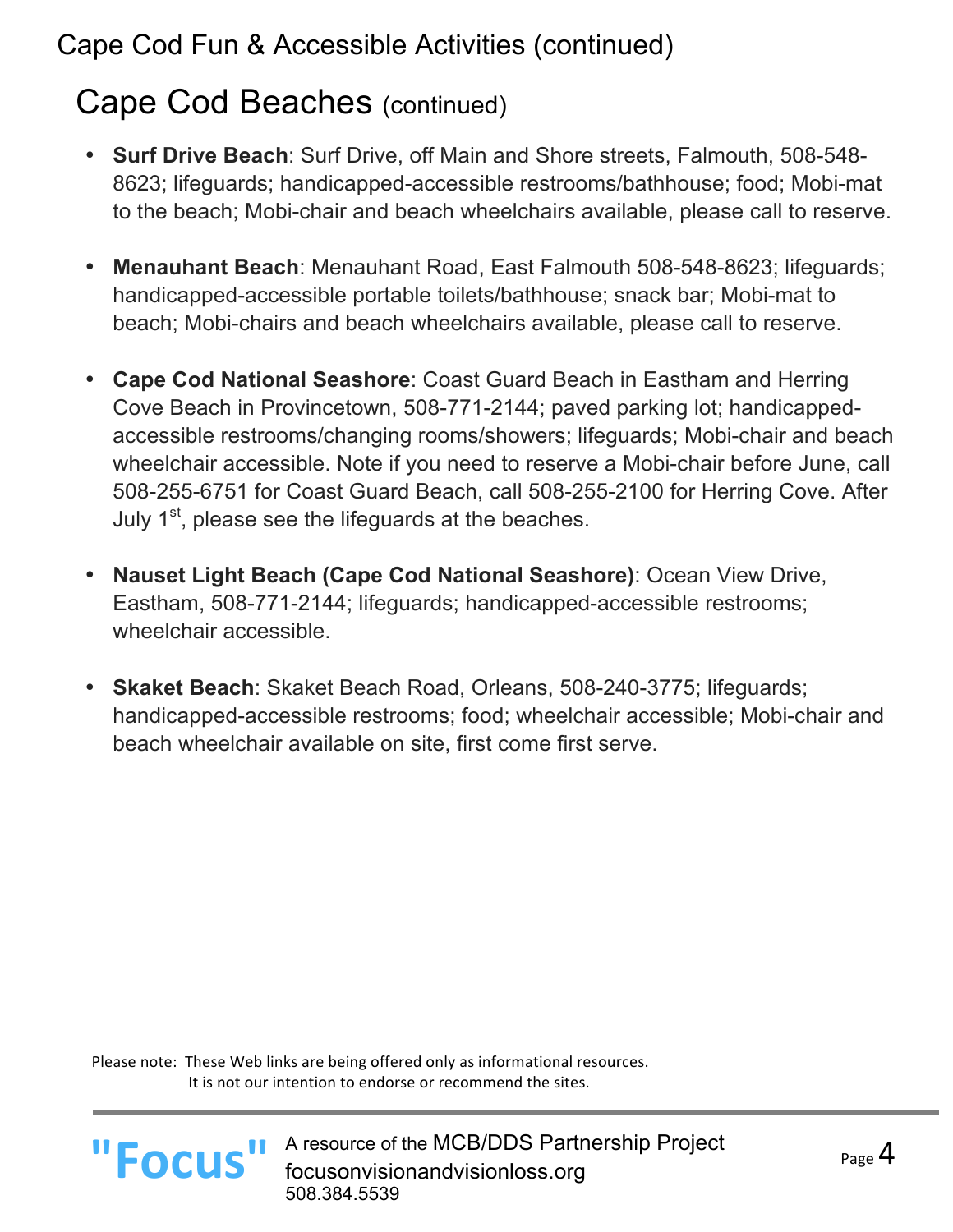# Artists Shanties at Harbor Overlook – Hyannis

Mid-May through the end of September each year, browse among the seven colorful shanties featuring a variety of local artists who work and sell their wares right from their "seaside studios". Artwork varies from week to week and includes painting, jewelry, sculpture, glass, ceramics, mariner knot work, wood carving, and much more! Each week features 7 to 10 artists. In July and August participate in FREE family nature crafts and activities as well as enjoy live music several days a week.

Shanties are open Friday-Sunday, 11-5PM weekends in May/June, seven days a week 11AM-8PM the last week of June through day before Labor Day. 11AM - 5PM, Labor Day through last weekend in September. Information on the program and participating artists is available on line at Artists Shanties at Harbor Overlook – Hyannis.

https://artsbarnstable.com/hyarts-shanties/

## Woods Hole Science Aquarium

166 Water St, Woods Hole, MA 02543, 508-495-2001 The Woods Hole Science Aquarium displays approximately 140 species of marine animals found in Northeast and Mid-Atlantic U.S. waters. The Aquarium is designed for self-guided tours of the main exhibits and a behind-the-scenes look at Aquarium operations. It is wheelchair accessible. Open 11AM-4PM, Currently closed to public due to COVID-19. No off street parking, metered street parking. https://www.fisheries.noaa.gov/new-england-mid-atlantic/outreach-andeducation/visiting-woods-hole-science-aquarium (Website)

### Water Taxi Adventure

83 Seagull Road, Chatham, MA 508-945-2030 Outermost Harbor provides shuttles, tours, Seal Cruises and Fishing Charters https://outermostharbor.com/services/beach-shuttle/ (Website)

Please note: These Web links are being offered only as informational resources. It is not our intention to endorse or recommend the sites.